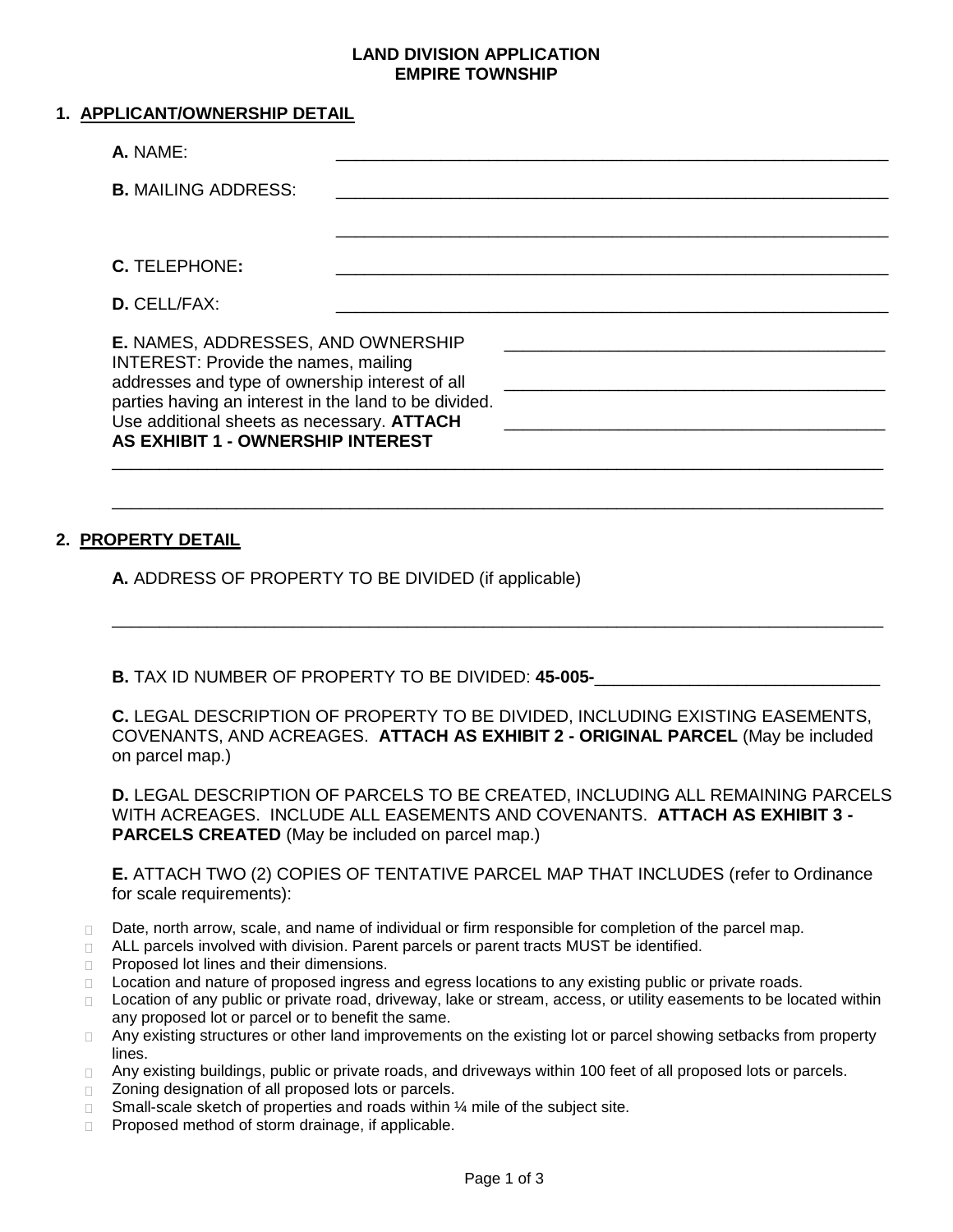**3. ADDITIONAL INFORMATION Use separate sheet of paper to answer questions A - H** (i.e. 3A "Divisions will be used for residential purposes. No associations will be involved. Roads to be maintained by owners (see attached road maintenance agreement). No open space." In some cases, "not applicable" or "none" will apply.

**A. PURPOSE OF LAND DIVISIONS** Describe purpose/intent of divisions. How are the parcels to be used? Will they become part of an association or other entity? Will the parcels be served by private roads? If so, who will maintain the roads? Will there be common open space or other similar features? If so, who will maintain? (If a private road is to be constructed, you should include a copy of a proposed maintenance agreement detailing how, and by whom, said road will be maintained.)

**B. PARENT PARCEL/PARENT TRACT DIVISIONS** Provide a graphic map or written description of any previous land divisions from the parent parcel including the size, number, and date of such divisions.

**C. ROAD MAINTENANCE AGREEMENT, EASEMENTS, AND COVENANTS** If the project involves easements, restrictive covenants, or other such attachments to the land, provide copies of the instruments describing and granting the same. **All easements must include language for the installation and maintenance of public and private utilities.** 

**D. ALLOCATION OF DIVISIONS** All lawfully existing parcels as of March 31, 1997 have divisions available to them. Please state where unused divisions will be placed i.e. "No other divisions will be transferred and should be retained by the parent parcel" or, "One division will be transferred to parcel B and one division will be retained by the parent parcel C."

**E. LEELANAU COUNTY HEALTH DEPARTMENT REQUIREMENTS** Provide Health Department approval. In addition, divisions resulting in parcels of less than one (1) acre in size MUST demonstrate areas sufficient for both initial and reserve drain fields prior to issuance of a permit. If you have questions, contact the County Health Department.

**F. LEELANAU COUNTY ROAD COMMISSION** Include with the application, the County Road Commission's approved Land Division Review form.

**G. RE-DIVISIONS** If you are applying for re-divisions, you must include a deed or recorded survey showing the 10-year period has elapsed.

**H. APPLICATION FEE** \$300.00 plus \$75.00 for each additional parcel.

## **4. APPLICANT CERTIFICATION**

By the signature attached hereto, the applicant certifies that the information included with this application is, to the best of his/her knowledge, true and accurate. The applicant also understands and acknowledges that the Township, the Township staff, and professional consultants retained by the Township to review and approve this request make no expressed or implied warranty as to the marketability of the property subject to the request. Furthermore, approval of this request does not warrant that prior land divisions associated with the subject property have been made consistent with local, state, and federal law, nor is any guarantee being made or implied concerning any rights to future land divisions.

Lastly, approval of this request does not imply the buildability of any parcels created nor does it in any way assure that a land use permit, building permit, or health department permit for well or septic will be issued.